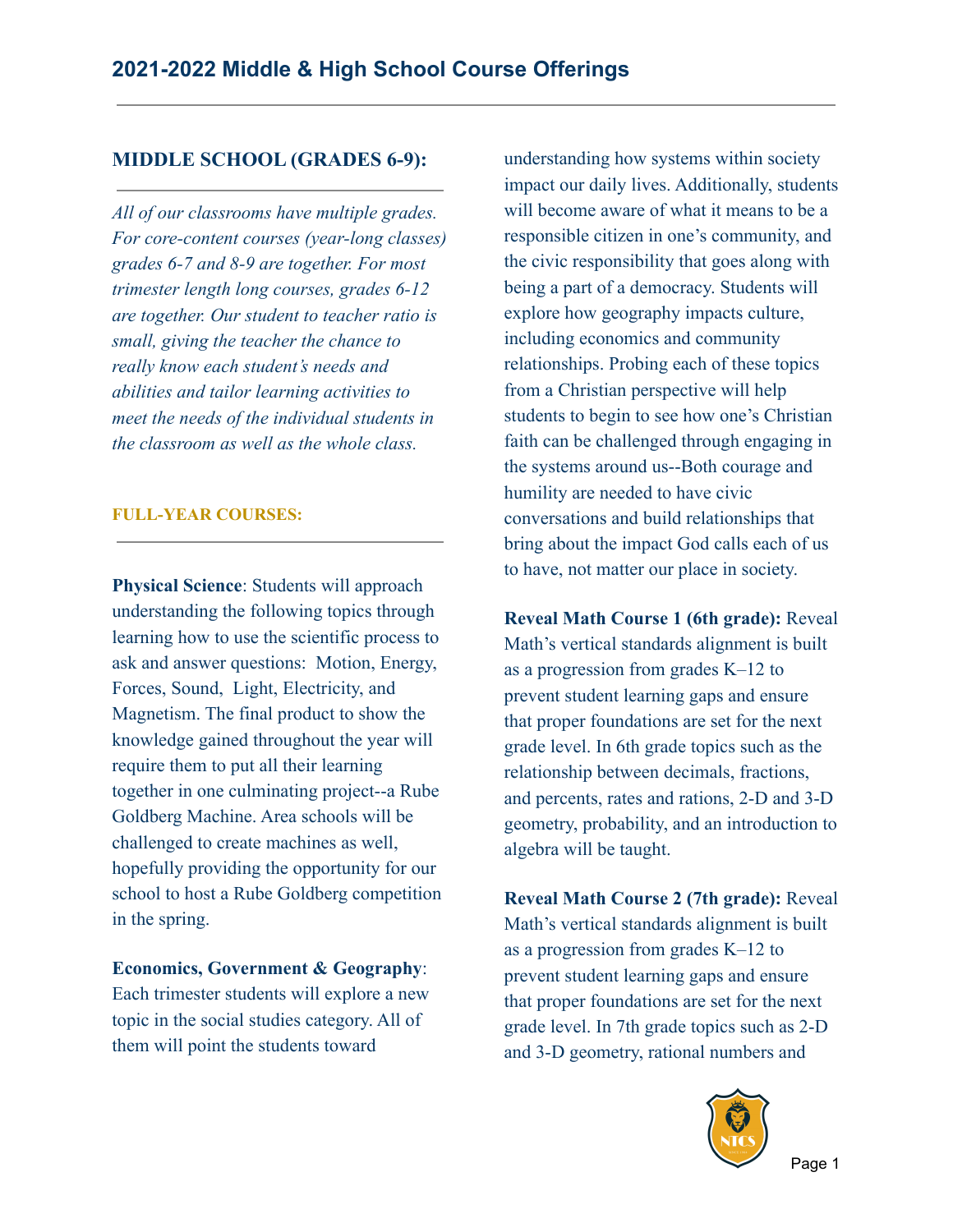integers, ratios and proportional reasoning, data and probability, and linear relationships will be taught.

**Reveal Math Course 3 (8th grade):** Reveal Math's vertical standards alignment is built as a progression from grades K–12 to prevent student learning gaps and ensure that proper foundations are set for the next grade level. In 8th grade topics such as, linear functions and applying them, systems of linear equations, exponential functions, the Pythagorean Theorem, and quadratic relationships will be taught.

**Intermediate Algebra/Reveal Math Algebra I (9th grade):** Reveal Math's vertical standards alignment is built as a progression from grades K–12 to prevent student learning gaps and ensure that proper foundations are set for the next grade level. In 8th grade topics such as statistics and probability, advanced solving of linear equations, inequalities, exponential models, functions, transformations, and quadratics will be taught.

Algebra will be introduced to the degree necessary for meeting MN state's graduation requirements. Students will need to achieve mastery of at least 80% of these standards in order to meet graduation requirements and be eligible for MSHSL activities.

**Communication Arts & Literature**: Students will learn to write well, think clearly, and express themselves eloquently and persuasively. They will begin with the basics—rewriting a paragraph—and continue all the way into advanced creative and essay writing. Some of the skills students will gain in this class include: outlining and summarizing, generating cohesive paragraphs, creating stories and developing essays. Themes we will focus on for this year are: prejudice, acceptance of those who are marginalized, courage-doing the right thing even if it means losing friends or relationships and forgiveness.

## **HIGH SCHOOL (Grades 10 - 12)**

*All of our classrooms have multiple grades. For core-content courses (year-long classes) grades 10-12 are together. For most trimester length long courses, grades 6-12 are together. Our student to teacher ratio is small, giving the teacher the chance to really know each student's needs and abilities and tailor learning activities to meet the needs of the individual students in the classroom as well as the whole class.*

## **FULL-YEAR COURSES:**

**Practical Business Math Procedures:** This math course brings the practicality of math into the real world, showing students how numbers work (math sense) and teaching them how to do the type of math that is required throughout life: calculating percentages for discounts or home loans,

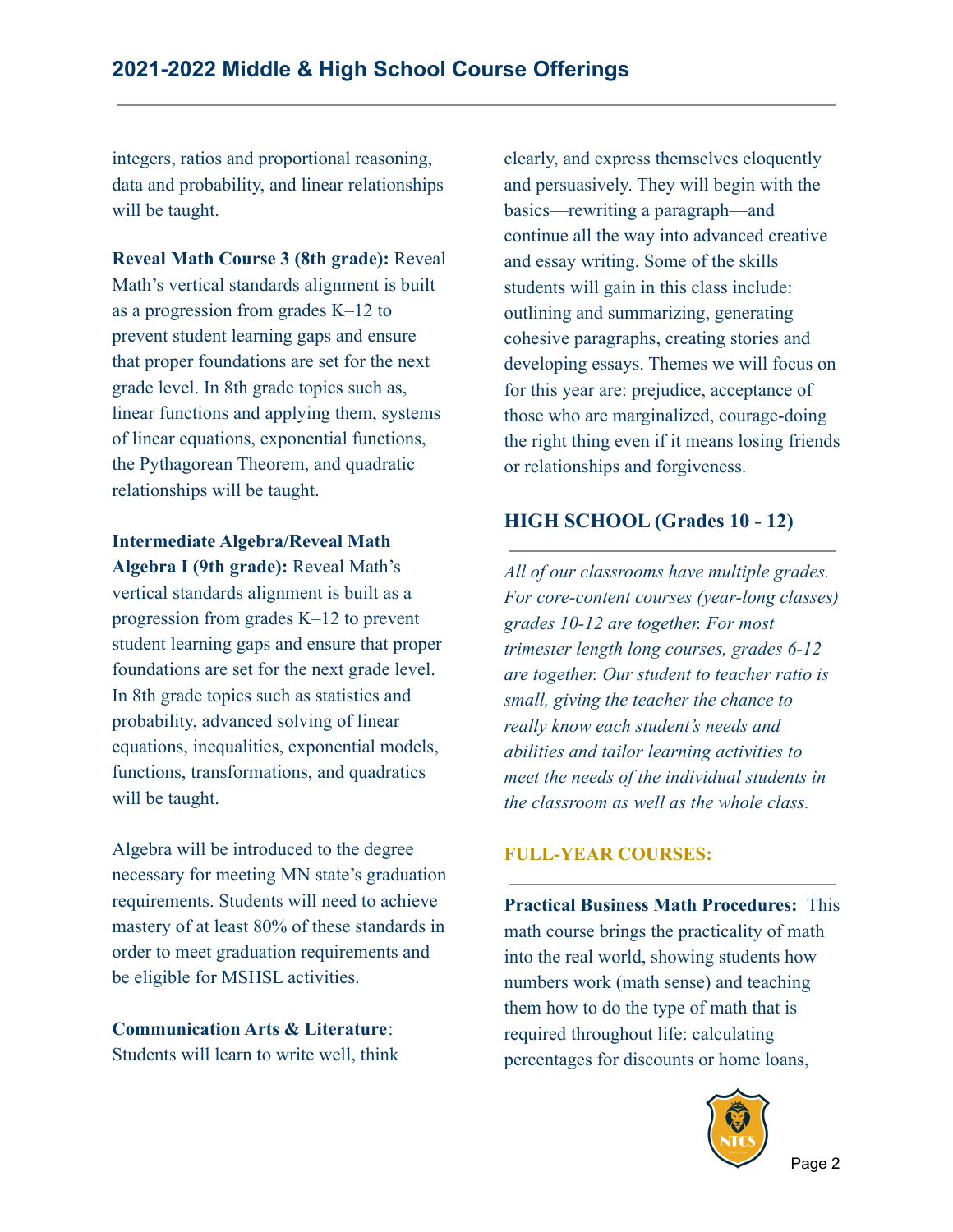using a checking and savings account, understanding online banking, calculating interest and understanding payroll and deductions. And much, much more. Because we actually use percentages, formulas, fractions and solving for unknowns more than we realize, right? This class will prepare students for making healthy financial choices and using numbers to make good decisions.

**British Literature & Shakespeare:** This class is a survey course of epic poems, plays, poetry, novels, historical documents, and speeches. The curriculum focuses on the following skills and learning experiences: *Reading Reflection & Response*: Students will reflect upon and respond to print and non-print texts. *Research*: Students will conduct research and analyze text in order to inform an audience. *Critical Reading & Evaluation*: Students will use critical thinking skills to analyze and evaluate text structures and develop and support arguments. *Analysis*: Students will analyze text to gain meaning and synthesize ideas. Students will also exercise organization, presentation, and research skills in both individual and group settings. Grammar, vocabulary, writing mechanics, and literary elements will also be covered on a regular basis.

**Research Paper Writing:** This class will walk students through the steps of the inquiry process, as well as best methods in doing research. Students will learn to discern if a source is credible and reliable, how to balance opposing points of view in an argument and support claims with data and research, and document resources to avoid plagiarism. A brief study on fallacies (false logic) will aid them in creating claims and support that are rooted in the methods logic and reasoning. Students will also exercise organization, presentation, and research skills in both individual and group settings. Grammar, vocabulary, writing mechanics, and literary elements will also be covered on a regular basis.

**Economics, Government & Geography**:

Each trimester students will explore a new topic in the social studies category. All of them will point the students toward understanding how systems within society impact our daily lives. Additionally, students will become aware of what it means to be a responsible citizen in one's community, and the civic responsibility that goes along with being a part of a democracy. Students will explore how geography impacts culture, including economics and community relationships. Probing each of these topics from a Christian perspective will help students to begin to see how one's Christian faith can be challenged through engaging in the systems around us--Both courage and humility are needed to have civic conversations and build relationships that bring about the impact God calls each of us to have, not matter our place in society.

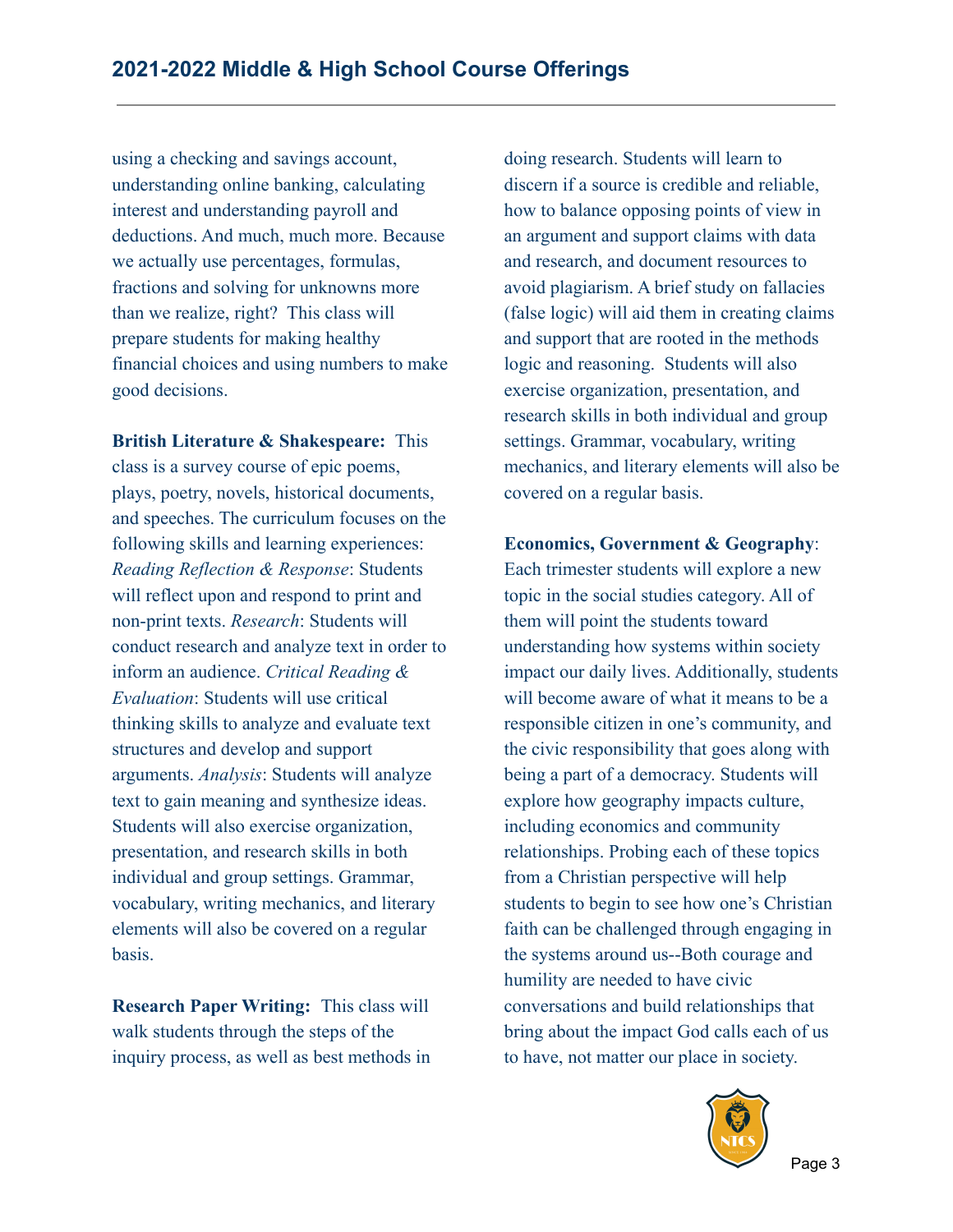**Human Biology:** This course covers comprehensive aspects of anatomy and physiology as well as basic illnesses and medicine. There may be aspects of ecology and environmental biology where appropriate. The main focus will be the structure and function of the human body from the microscopic to macroscopic, gaining and understanding of the amazing miracle that life is and all the creative systems necessary to keep life going. Awe and wonder of all that our Creator God put in place to make human life possible is a certain outcome of this course.

### **SINGLE TRIMESTER COURSES for MIDDLE AND HIGH SCHOOL:**

**Bible:** Bible class meets on Mondays, Tuesdays, Thursdays and Fridays and is replaced by a chapel on Wednesdays. These classes are primarily taught by New Testament Church pastoral staff, with guest speakers and pastors from local area churches also being invited in to teach. The main focus for this year is Spiritual Disciplines and the study of Scripture using tools that can be applied to any book of the Bible.

**Mural Art:** We are excited to be able to impact our community in a positive way through art. In this course students will learn the elements of design and apply them to creating murals to cover the tunnel that sits

under High 29 N for the footpath that takes people to the trail. We have an artist lined up but are in need of a teacher, so spread the word and help us find an art teacher to make this vision a reality. **(Combined grades 6-12.)**

**Horticulture:** The objective of this class is to teach students practical horticulture skills for yard maintenance and gardening. Students will learn about botany. They will not only be able to identify the parts of a plant and how it functions, but also understand how environmental factors contribute to plant health. They will learn about soil types and the amendments needed for healthy plant growth. In order to grow healthy plants, students will study plant pathology and entomology for pest control. Finally, students will learn how to grow fruits and vegetables and have an opportunity to put their learning into action.. **(Combined grades 6-12)**

**Minnesota History:** Minnesota has a rich history, full of amazing and inspiring people and stories. This course will cover the many MN State Standards for history that are specific to MN, utilizing history textbooks and resources written here in MN. This will be a highly interactive course, taking students on actual or "virtual" field trips as often as it fits into the trimester **(Combined grades 6-12)**